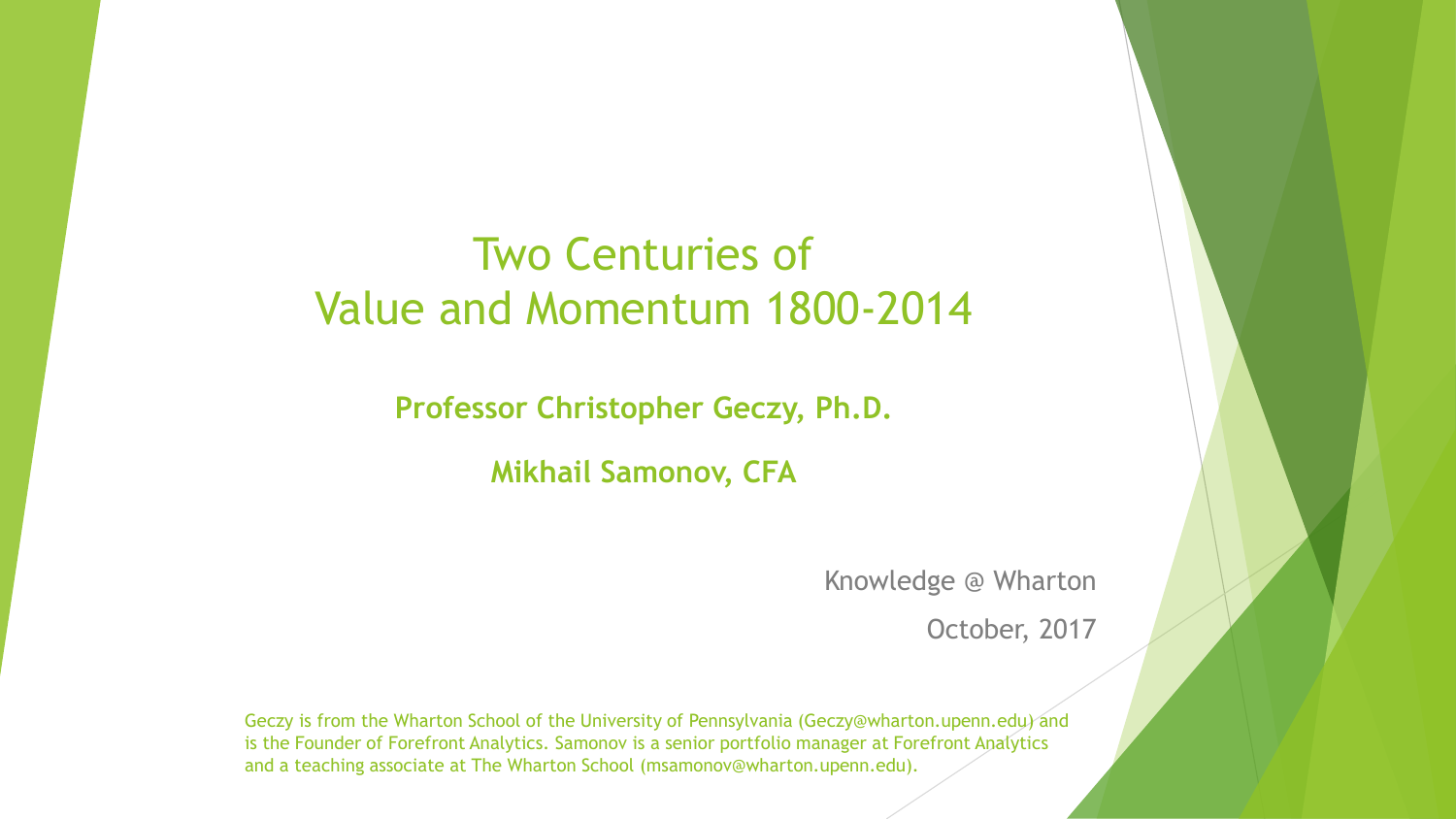# Value of Long Term Data

 *"The reasons for covering as long a time period as we can with consistent methods should be obvious at this time. Historical data show the kinds of human experience that have taken place, and, perhaps, their relative frequencies. But each period also has its own special features. To ignore all data from the 1920s, 1930s, and early 1940s in estimating the riskiness of investments in common stock—as many did in the late 1960s—now appears to be foolhardy. Older data could be ignored safely only if risk were much better understood."*

- Lawrence Fisher, James Hirsch Lorie (Founders of CRSP), "A half century of returns on stocks and bonds: rates of return on investments in common stocks and on U.S. Treasury securities, 1926-1976" - University of Chicago Graduate School of Business, 1977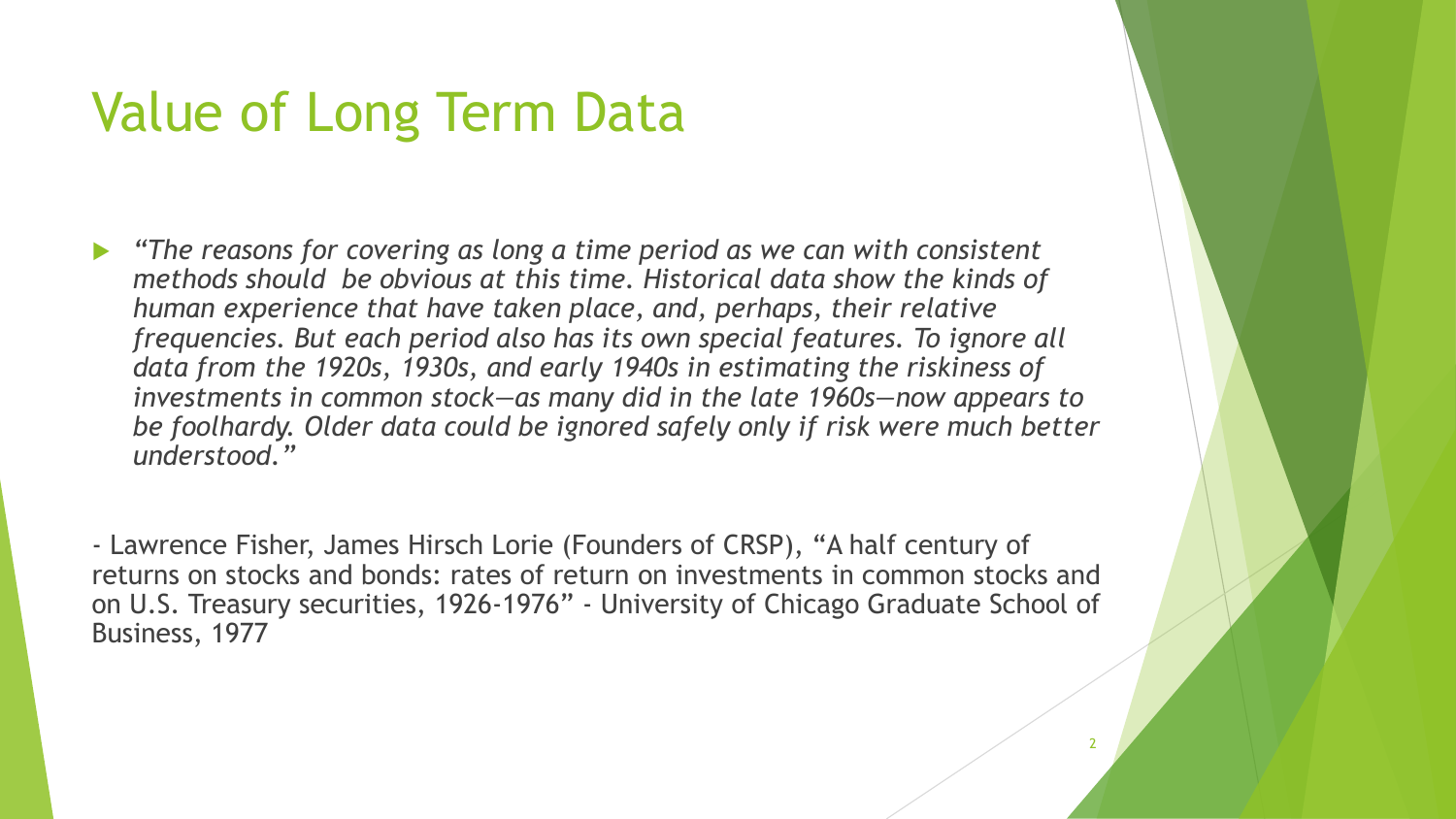## Recent Long Run Studies

- ABN-Amro (2008) Momentum in the Top 100 UK stocks (1900-2007)
- Chabot, Ghysels and Jagannathan (2008) Victorian England (1866-1907)
- ▶ Hurts, Ooi, Pedersen (2012) Trend following (1880-2013)
- Geczy, Samonov (2013) U.S. Stocks (1801-2012)
- ▶ Szakmary, Zhou (2013) Industry Momentum (1871-2021)
- ▶ Lempérière, Deremble, Seager, Potters, and Bouchaud (2014) Trend since 1800
- Greyserman, Kaminski (2014) Trend (1223 2013)
- Geczy, Samonov (2015) Multi-Asset (1800-2014)
- Goetzmann and Huang (2015) Imperial Russia (1865-1914)
- **Distis (2016) Option Pricing Methods in the Late 19th Century**
- ▶ Levine, Ooi, Richardson (2016) Commodity Futures Returns (1877-2015)
- Wahal (2016) The Profitability and Investment Premium: Pre-1963 Evidence (1940-1963)
- Geczy, Samonov (2017) Value and Momentum Over the Long-Run (in progress)
- Geczy, Samonov (2017) Commodity Futures Premia Over the Long-Run (in progress)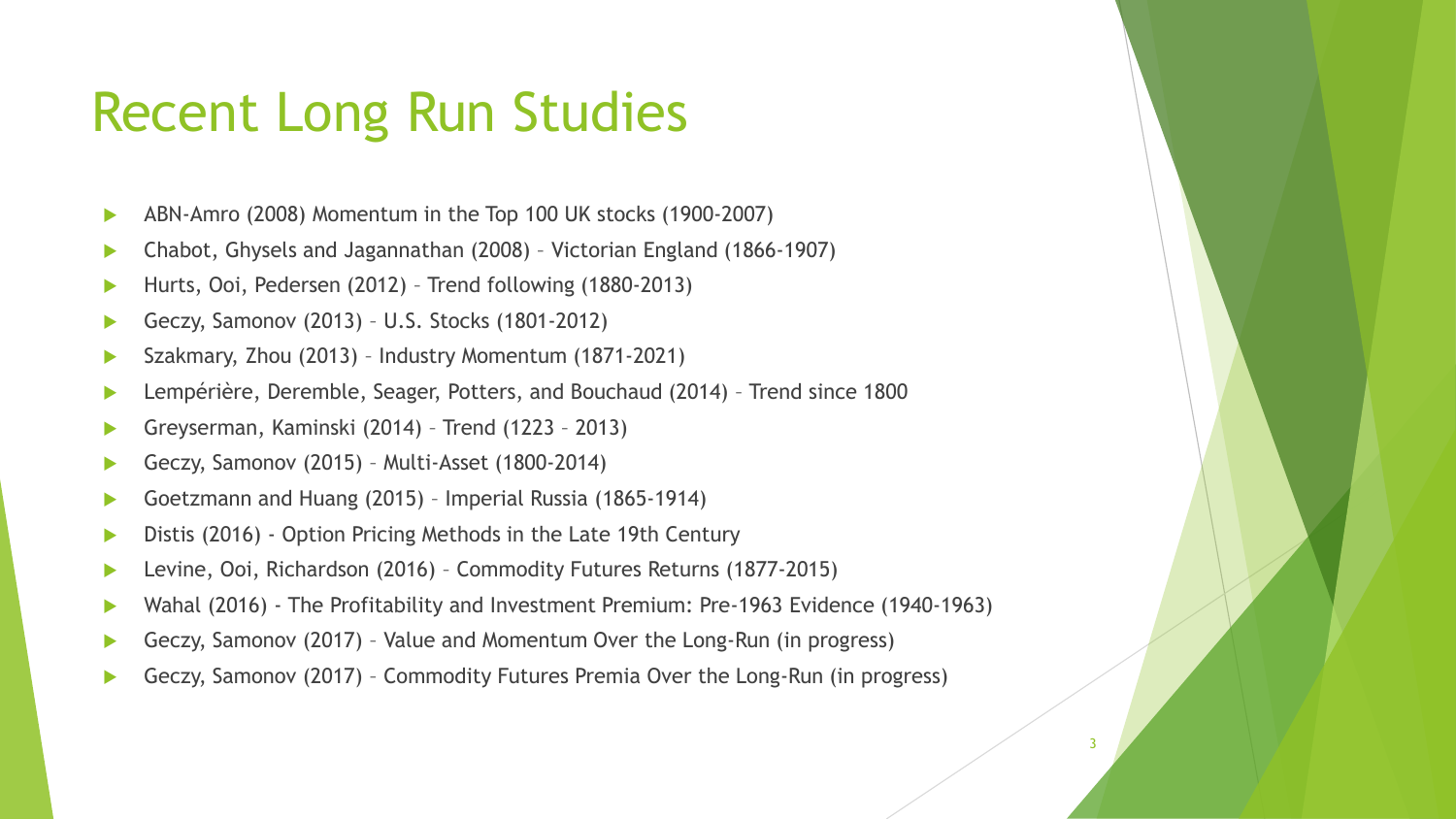## "Two Centuries of Value and Momentum 1800-2014"

|                           |                 |      |      | <b>Value</b> |             |            | <b>Momentum</b> |               |            |
|---------------------------|-----------------|------|------|--------------|-------------|------------|-----------------|---------------|------------|
| <b>Asset Class</b>        | Ave # of Assets | From | To   | Top          | Bottom      | Top-Bottom | Top             | <b>Bottom</b> | Top-Bottom |
|                           |                 |      |      | (cheap)      | (expensive) |            |                 |               |            |
| <b>Country Currencies</b> | 27              | 1800 | 2014 | 0.6%         | $-1.2%$     | 1.8%       | 2%              | $-3%$         | 5.2%       |
| <b>Country Equities</b>   | 13              | 1800 | 2014 | 16.0%        | 9.8%        | 5.7%       | 15%             | 7%            | 8.1%       |
| <b>Country Bonds</b>      | 17              | 1800 | 2014 | 11.2%        | 3.4%        | 7.5%       | 9%              | 6%            | 2.8%       |
| <b>Commodity Futures</b>  | 15              | 1877 | 2014 | 9.4%         | $-0.8%$     | 10.4%      | 11%             | $-1%$         | 12.0%      |
| U.S. Industries           | 38              | 1871 | 2014 | 14.7%        | 10.2%       | 4.2%       | 16%             | 9%            | 6.5%       |
|                           |                 |      |      |              |             |            |                 |               |            |

| <b>Currencies</b>                              | <b>Country Bonds</b>                                | U.S. Industries                                       |  |  |  |
|------------------------------------------------|-----------------------------------------------------|-------------------------------------------------------|--|--|--|
| Data: GFD Currency Exchange Rates and          | Data: GFD Country 5-10Y Government Bond             | Data: Cowles Data for 68 Industries + Fama French     |  |  |  |
| Short Term interest rates for 48 Currencies    | Total Return for 43 Countries.                      | <b>Industry Data</b>                                  |  |  |  |
| vs USD.                                        | Value: Bond Yield (Long Carry).                     | Value: PE Ratios (Cowles) + PB Ratios (Fama French).  |  |  |  |
| Value: Short Rate of Foreign currency vs       | Momentum: t-12 to t-2 total return.                 | <b>Momentum:</b> : $t-12$ to $t-2$ total return       |  |  |  |
| USD Rate (Short Carry).                        | Date Range: 1800 - 2014.                            | Data Range: 1871 - 2014.                              |  |  |  |
| Momentum: t-12 to t-2 excess return.           |                                                     |                                                       |  |  |  |
| Date Range: 1800 - 2014.                       | <b>Commodity Futures</b>                            | Results are based on "Two Centuries of Price-Return   |  |  |  |
|                                                | Data: CBOT and WSJ hand collected data for          | Momentum" (FAJ 2016), "Two Centuries of Multi-Asset   |  |  |  |
|                                                | 15 commodity futures + Bloomberg /                  | Momentum" (2017 SSRN), "Commodity Futures Premia      |  |  |  |
| <b>Country Equities</b>                        | DataStream                                          | Over the Long Run" (Geczy, Samonov 2017 in progress), |  |  |  |
| Data: GFD Country Equity Total Local           | Value: t-60 to t-12 change in spot price            | and "Two Centuries of Value and Momentum" (Geczy,     |  |  |  |
| Returns for 47 Countries.                      | (near term unrolled future) (Mean                   | Samonov 2017 in progress).                            |  |  |  |
| Value: Country Equity Dividend Yields.         | Reversion).                                         |                                                       |  |  |  |
| <b>Momentum:</b> $t-12$ to $t-2$ total return. | <b>Momentum: t-12 to t-2 excess return (rolled)</b> |                                                       |  |  |  |
| Date Range: (1800 - 2014) (1871 for Value)     | near term future).                                  |                                                       |  |  |  |
|                                                | Date Range: 1877 - 2014.                            |                                                       |  |  |  |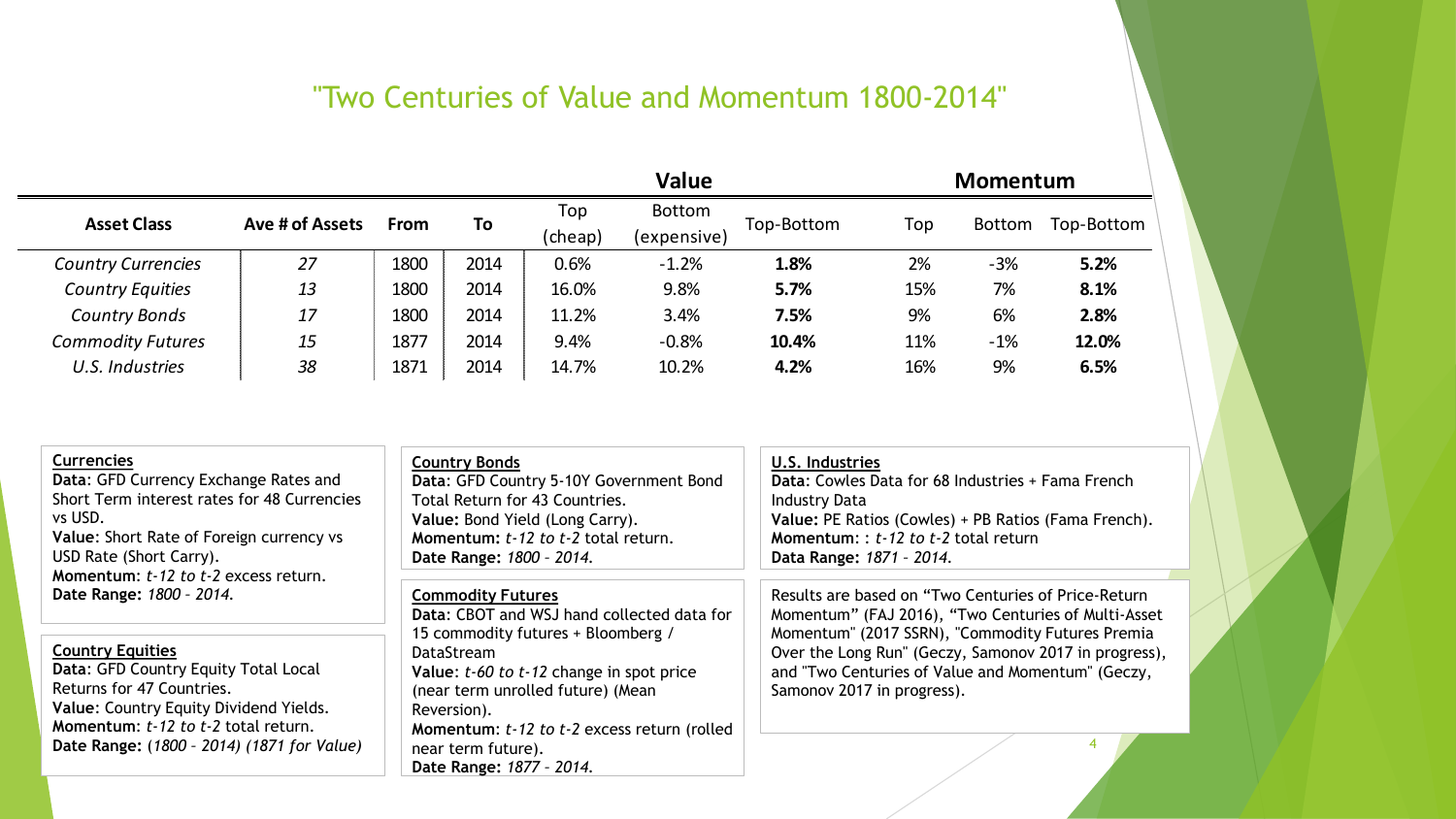### "Two Centuries of Value and Momentum 1800-2014"



Results are based on "Two Centuries of Price-Return Momentum" (FAJ 2016), "Two Centuries of Multi-Asset Momentum" (2017 SSRN), "Commodity Futures Premia Over the Long Run" (Geczy, Samonov 2017 in progress), and "Two Centuries of Value and Momentum" (Geczy, Samonov 2017 in progress).

#### **Currencies**

**Data**: GFD Currency Exchange Rates and Short Term interest rates for 48 Currencies vs USD. **Value**: Short Rate of Foreign currency vs USD Rate (Short Carry). **Momentum**: *t-12 to t-2* excess return. **Date Range:** *1800 – 2014.*

#### **Country Equities**

**Data**: GFD Country Equity Total Local Returns for 47 Countries. **Value**: Country Equity Dividend Yields. **Momentum**: *t-12 to t-2* total return. **Date Range:** (*1800 – 2014) (1871 for Value)*

#### **Country Bonds**

**Data**: GFD Country 5-10Y Government Bond Total Return for 43 Countries. **Value:** Bond Yield (Long Carry). **Momentum:** *t-12 to t-2* total return. **Date Range:** *1800 – 2014.*

#### **Commodity Futures**

**Data**: CBOT and WSJ hand collected data for 15 commodity futures + Bloomberg / DataStream **Value**: *t-60 to t-12* change in spot price (near term unrolled future) (Mean Reversion). **Momentum**: *t-12 to t-2* excess return (rolled near term future). **Date Range:** *1877 – 2014.*

#### **U.S. Industries**

French). 5 **Momentum**: : *t-12 to t-2* total return **Data**: Cowles Data for 68 Industries + Fama French Industry Data **Value:** PE Ratios (Cowles) + PB Ratios (Fama **Data Range:** *1871 – 2014.*